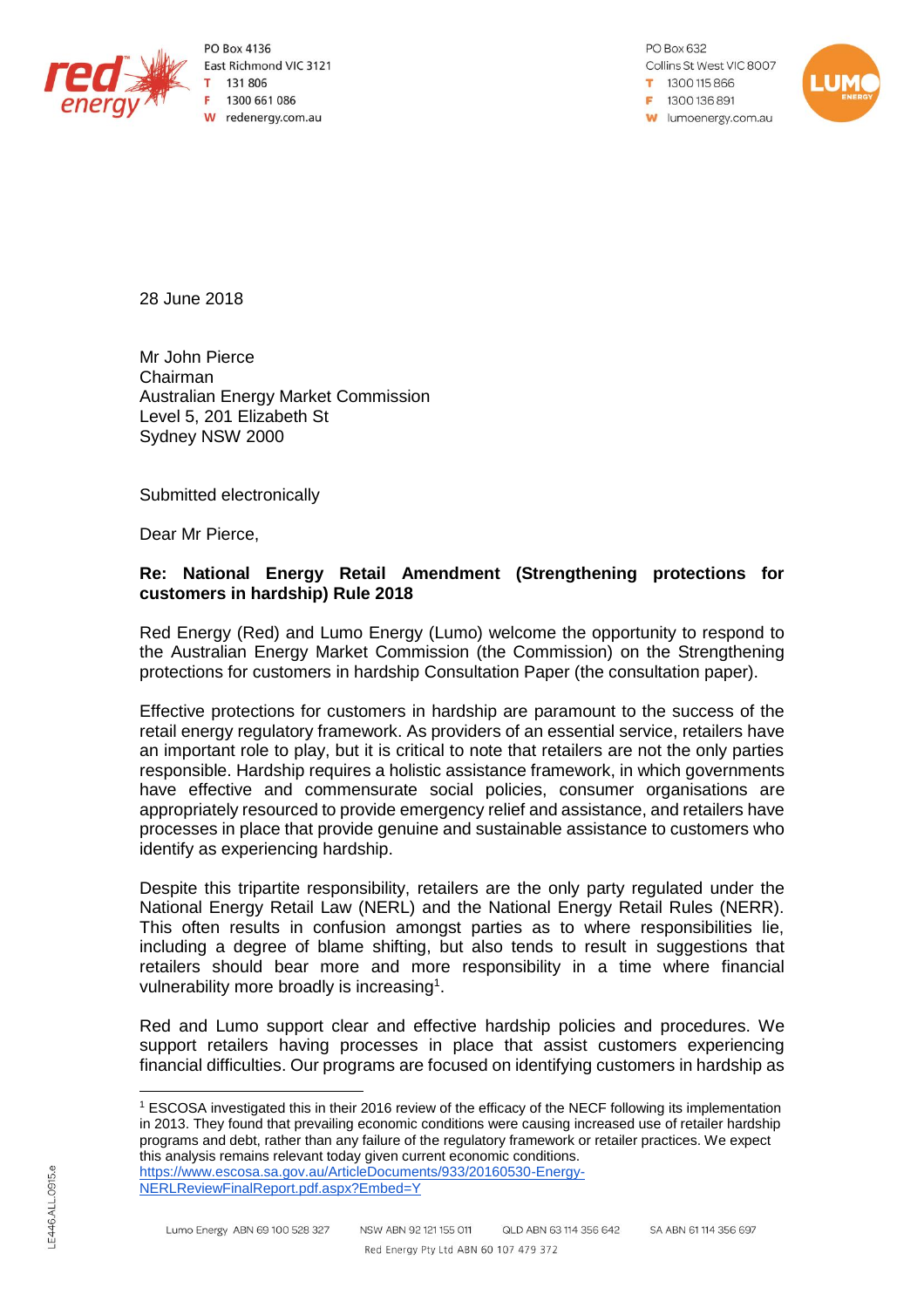



early as possible when debts are low, and working with them to reduce their energy consumption to an affordable level. To that end, we are comfortable with the Australian Energy Regulator (AER) seeking greater clarity in retailer hardship policies so consumers are better aware of their assistance entitlement.

### **The rule change proposal**

The AER has lodged a rule change proposal that would allow them to issue an enforceable customer hardship policy guideline (the proposed guideline) to "provide a single point of reference to industry regarding how the minimum requirements should be applied, and enable clearer oversight of retailer compliance with the hardship obligations<sup>2</sup>."

The content of the proposed guideline is unclear, and has not been discussed with industry outside of this rule change consultation. Noting that, we provide these comments in part based on what we have inferred from the AER's rule change request, and from subsequent discussions with AER staff.

The AER highlights that the problem arises from the minimum requirements in the NERL not being included in hardship policies, and are subsequently not being applied consistently to all customers experiencing payment difficulties. The AER considers that current retailer hardship policies are too high level, don't allow for consistency, and are having a significant impact on customers experiencing financial difficulties and their ability to access and successfully complete hardship programs.

The rule change proposal is difficult to comment on. While clear guidance on developing hardship policies that enable good customer outcomes is strongly supported, the proposal appears to suggest the AER will be setting policy, rather than merely encouraging compliance within the strict wording of the law and rules. The AER indicated at the Commission's workshop that they are in the process of developing standard statements to be included in hardship policies that would commit retailers to specific actions that mirror the minimum requirements for hardship policies. They consider these would have a number of benefits, including removing ambiguity over how the minimum requirements are to be applied and providing customers with a clear understanding of their entitlements. While unclear how they would be implemented in practice, standard statements of this nature appear likely to create additional obligations over and above what is specified in the NERL and NERR.

### **The current framework**

The NERL sets out a clear directive that retailers must assist customers in hardship. This includes placing obligations on retailers to develop hardship policies, and sets out at a high level what they must include.

As the rule maker, the Commission has further elaborated on the obligations in the NERL in the NERR, by setting out obligations regarding payment plans and hardship indicators.

The AER is required to ensure authorised retailers maintain compliance with the hardship provisions in the NERL and NERR. This includes an obligation under s45 of

 $\overline{a}$ 

<sup>2</sup> <https://www.aemc.gov.au/sites/default/files/2018-05/RRC0017%20Rule%20change%20proposal.pdf> Page 2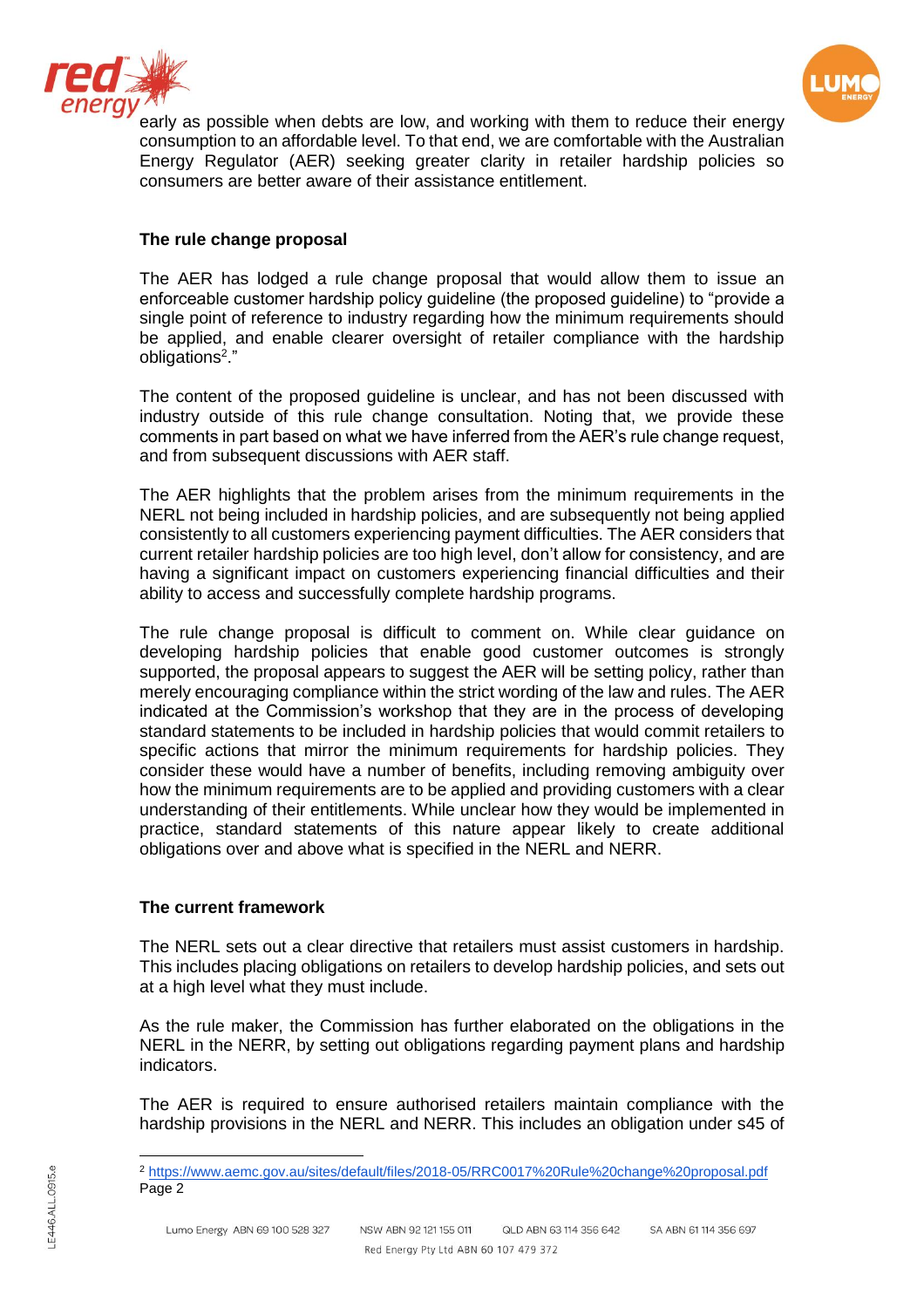



the NERL to approve hardship policies if they comply with both the obligations in s44, and the broad intent clause in s43(1). Section 43(1) requires the AER to reject a policy, or request the retailer re-submit a revised policy, if the policy does not allow the retailer to identify residential customers experiencing difficulty or assist those customers to better manage their ongoing energy bills. While the AER clearly does not have powers to make a guideline above the minimum regulatory standard, it does appear that the obligations under their general powers in s204 of the NERL and the resulting powers in s43 and s45 would allow the AER to request the retailer make amendments to their hardship policy if they considered the wording of that policy were too broad to achieve the intended compliance outcomes.

# **Policy vs Compliance**

At the heart of this consultation is the determination of the appropriate 'line' between policy development and compliance enforcement. We are comfortable with the AER having an additional power that details how it expects retailers to act in complying with the NERL, however, we do not support the AER having discretionary powers to determine *how* retailers must comply. While this is a tricky distinction, it is an important one. For example, we have no issues with the AER setting out in a guideline that retailers must give clear advice in their hardship policies about the manner and form in which they will offer customers in hardship a payment plan. On the other hand, a determination in a guideline that retailers must include a standard statement in their policies that a payment plan will be at least 12 months in length clearly strays towards policy.

## **The proposed guideline**

If the Commission considers a guideline is warranted and a rule is made, we consider the purpose of the guideline must be clarified, limiting the AER to expressly provide general boundaries that retail hardship policies must operated within. Policies should be specific enough that customers are aware of what they are entitled to and the AER is able to enforce them. However, the manner in which retailers provide hardship assistance must be at the retailers discretion, taking into account the minimum standards in the NERL and their corporate social responsibility. The current framework is principles based by design, with neither the NERL or the NERR suggesting that assistance should be standardised across the sector. Principles based hardship obligations allow retailers flexibility, allowing assistance to be tailored to the needs of the customer experiencing hardship rather than requiring a one size fits all approach.

Specifically, rule 75(4)(b) of the proposed rule is drafted too broadly. We are concerned with the inclusion of 'any matter that the AER considers necessary' when the intent of the guideline is noted as merely ensuring compliance with the existing obligations. We would be more comfortable with the AER having the power to provide strict guidance to retailers as to the types of information a policy must contain in order to comply with the minimum requirements set out in s44 of the NERL, rather than standardised statements that would give effect to them. While the AER has noted that hardship policies are becoming increasingly legalistic, as part of our implementation of the Victorian Payment Difficulties Framework we are in the process of making ours more customer friendly. While a redraft of the non-Victorian policy has been put on hold as a result of this consultation, we are concerned that our policy, written to assist our customers, will need to include text drafted by a regulator.

We would welcome working further with the Commission to ensure the drafting of any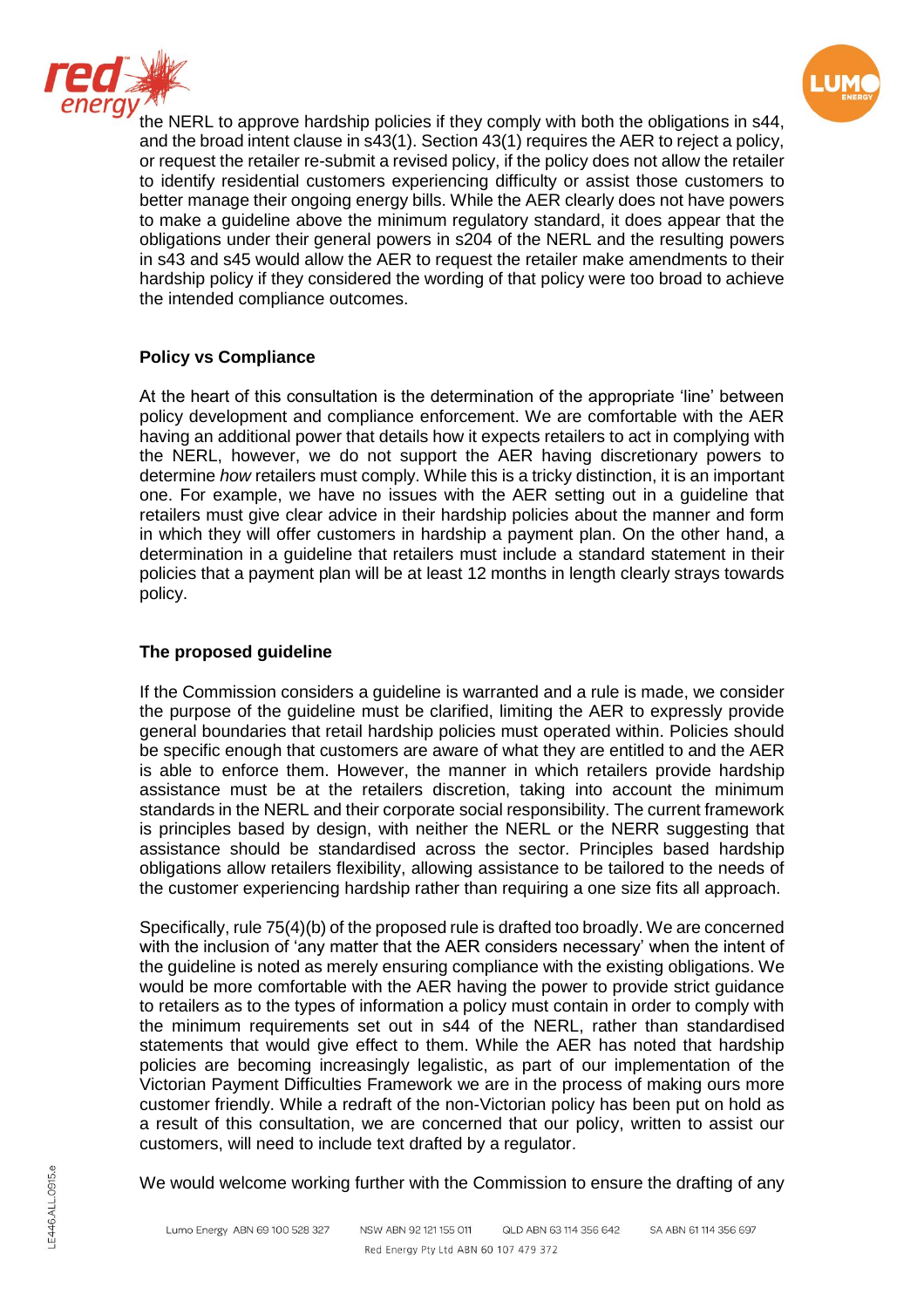



## **Defining hardship customers**

At the Commission's workshop on this rule change, it was suggested that the AER should be given the power in the proposed guideline to define hardship customers. We would caution against this approach. No two customers are alike, with the needs of hardship customers particularly varied. We have customers in our program with difficulties ranging from financial to situational.

That being said, hardship programs are not the only manner in which we assist customers experiencing payment difficulty. We also have a number of other assistance measures that enable any customer, not simply those identified as experiencing hardship, the proportionate assistance they need. These measures provide customers with options that suit them, without necessarily having to be accepted into a hardship program which tends be more onerous on both parties. These short term assistance measures include payment extensions, short term instalment plans, bill smoothing, and more frequent billing. A binary definition of a hardship customer as one unable to pay a bill by a due date would likely capture all of these customers.

On the other hand, setting a higher definition, such as determining that a hardship customer is a customer who is unable to afford their ongoing energy consumption would exclude a vast number of customers. It is critical to note that the Payment Difficulties Framework in Victoria expressly repealed the definition of a hardship customer, considering it unhelpful to customers more broadly<sup>3</sup>. We continue to believe that hardship can only be defined by a retailer taking into account the individual circumstances of a customer.

### **The inclusion of indicators in the hardship guideline**

We do not agree that an expanded rule 75 would continue to be the best place to set out AER's power to determine the hardship indicators. Section 287 of the NERL gives the AER powers to determine and publish hardship indicators in accordance with the NERR. In the current framework, these indicators are housed in the AER (Retail Law) Performance Reporting Procedures and Guidelines<sup>4</sup>. Separating the hardship indicators out from the performance reporting guideline will add complexity for stakeholders for no apparent benefit. We suggest if a hardship guideline is implemented, it is implemented as rule 75A, retaining rule 75 in its current form.

### **Enforceability**

The AER suggests in its rule change proposal that the guideline should not only be enforceable, but also subject to a civil penalty. We do not consider that to be necessary.

 $\overline{a}$ <sup>3</sup> Essential Services Commission 2017, Payment difficulty framework: Final decision, 10 October, Pg 136

<sup>4</sup> AER (Retail Law) Performance Reporting Procedures and Guidelines Version 2, June 2012, Schedule 4,

[https://www.aer.gov.au/system/files/D12%2090627%20%20AER%20Performance%20Reporting%20Pr](https://www.aer.gov.au/system/files/D12%2090627%20%20AER%20Performance%20Reporting%20Procedures%20and%20Guidelines%20-%20June%202012.pdf) [ocedures%20and%20Guidelines%20-%20June%202012.pdf](https://www.aer.gov.au/system/files/D12%2090627%20%20AER%20Performance%20Reporting%20Procedures%20and%20Guidelines%20-%20June%202012.pdf)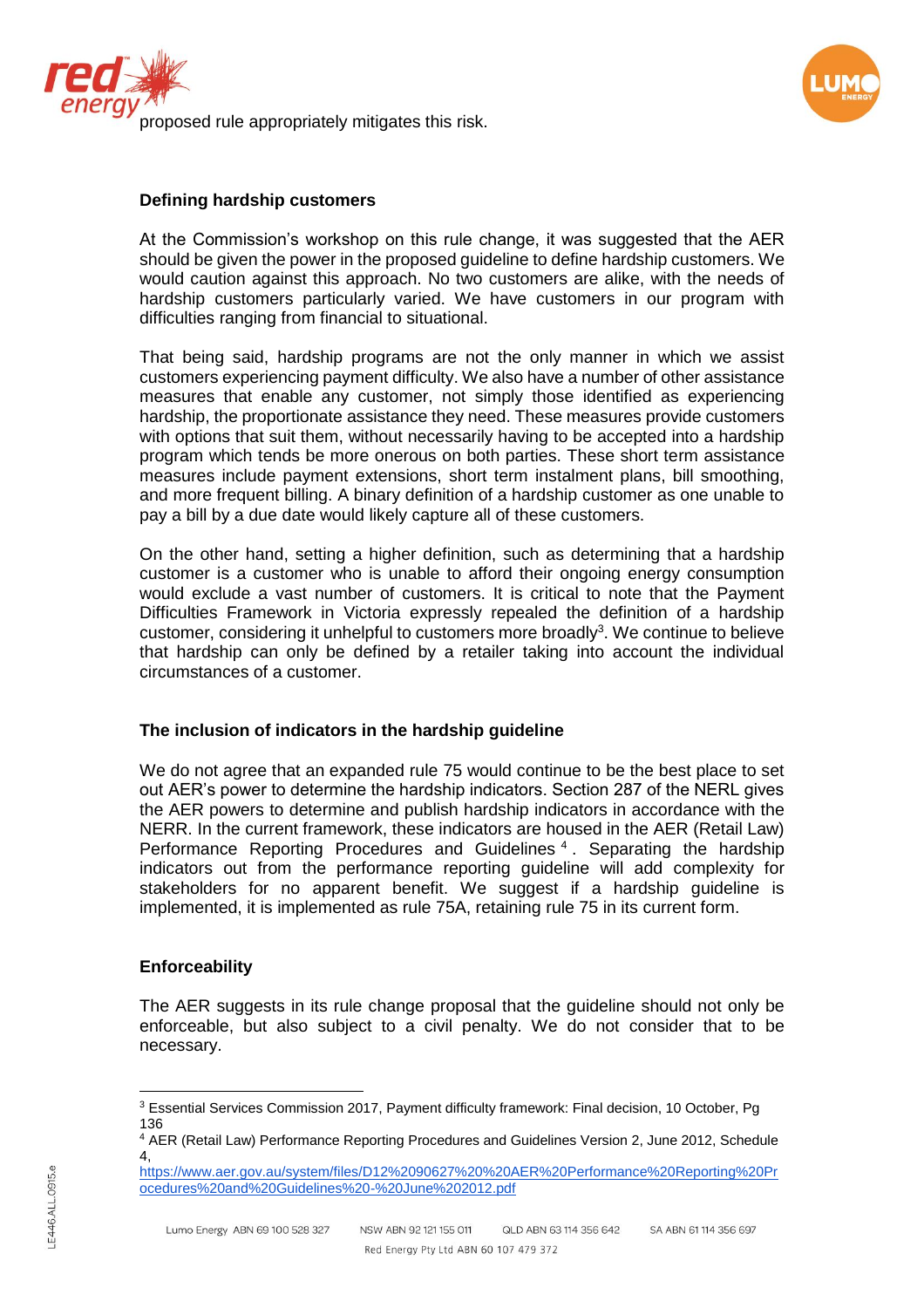



Retailer compliance with the hardship provisions in the NERL and the NERR are already civil penalty provisions. Practically, if a retailer does not comply with the proposed guideline, the AER would presumably request the retailer re-submit a revised policy for approval. If the retailer fails to do so, or submits a policy disregarding the proposed guideline, the AER would reject the policy in line with its powers set out in s45 of the NERL. Non-compliance with this obligation is already a civil penalty under s43(3). We do not see any additional benefits in recommending the proposed guideline, in full or in part, be a civil penalty provision.

# **Timing**

It goes without saying that the retail energy sector is in an unprecedented state of flux. The Commission itself noted in the 2018 Retail Competition Review that since April 2017, no less than 25 new rules, policies, and programs have been introduced by governments and market bodies in this space<sup>5</sup>. The Retail Competition Review recommended further work be undertaken by the Commission to assess how retailers support customers in financial difficulty by January 2019 $<sup>6</sup>$ . We welcome this</sup> assessment. The management of customers in financial difficulty is complex, and requires a holistic understanding of the relevant regulatory and social policy frameworks to be able to make informed decisions that are in the long term interests of consumers. This does not seem to be the time for a quick fix.

This assessment, expected to be commenced shortly after the ACCC releases its Final Report in the Electricity Prices and Supply Enquiry<sup>7</sup>, will allow the Commission to consult with retailers about their respective approaches to managing customer hardship, identify effective practices and then provide advice to policymakers where limitations in the protection frameworks exist. We expect the Commission's assessment will include further recommendations to improve the frameworks (through directly targeted and proportionate regulation), and ultimately consumer outcomes. We welcome the opportunity to assist the Commission with its assessment.

Given this, we are concerned that this consultation is taking place before the end state is known. Best practice regulation should start by determining the policy intent, before the rules are amended to enact it. Compliance mechanisms should only be implemented after these steps are finalised. We strongly recommend the Commission extend the period of time in the rulemaking procedure under s266 of the NERL until early 2019, to ensure any future rule meets the long term interests of consumers. Even minor alterations to hardship policies and procedures are not insignificant, with significant risks of poor consumer outcomes. Retailers cannot be expected to make multiple changes to policies (however well intentioned) in an iterative manner when a comprehensive review is about to be undertaken. Any wasted cost, or unintended outcome, cannot be in the long term interests of consumers.

### **About Red and Lumo**

We are 100% Australian owned subsidiaries of Snowy Hydro Limited. Collectively, we

 $\overline{\phantom{a}}$ <sup>5</sup> AEMC, 2018 Retail Energy Competition Review, Final Report, 15 June 2018, Sydney, pg xi

<sup>6</sup> Ibid, recommendation 2

<sup>7</sup> <https://www.accc.gov.au/regulated-infrastructure/energy/electricity-supply-prices-inquiry>